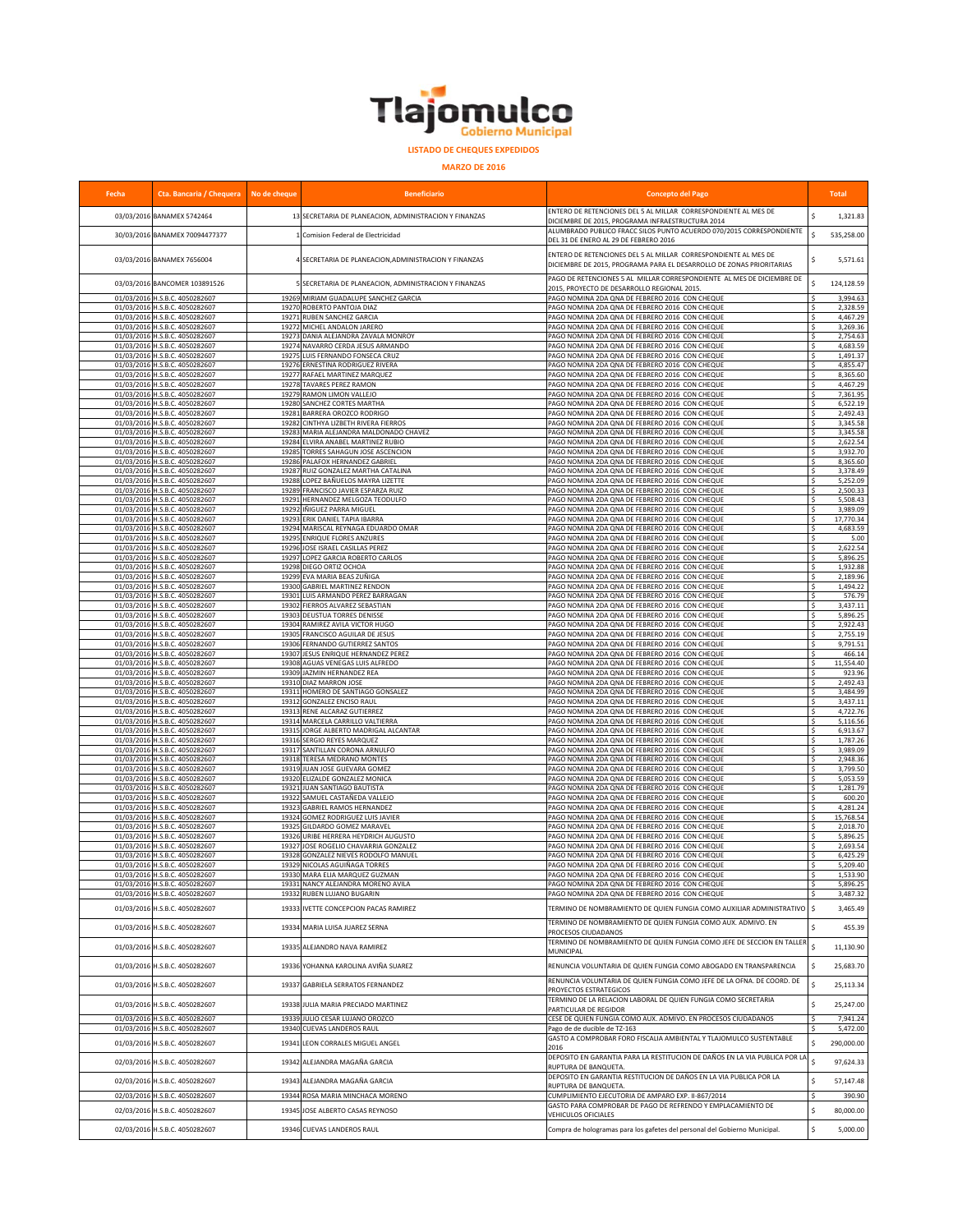| 02/03/2016 H.S.B.C. 4050282607                                                                     |                | 19347 LUCY TORRES BUSTOS                                                                                                                          | PAGO PENSION ALIMENTICIA DEL MES DE FEBRERO 2016 X SENTENCIA<br>NTERLOCUTORIA EXP. 09/2005                                                                     | \$ | 3,000.00                         |
|----------------------------------------------------------------------------------------------------|----------------|---------------------------------------------------------------------------------------------------------------------------------------------------|----------------------------------------------------------------------------------------------------------------------------------------------------------------|----|----------------------------------|
| 02/03/2016 H.S.B.C. 4050282607                                                                     |                | 19348 SONIA ROMERO PALOMINO                                                                                                                       | PAGO PENSION ALIMENTICIA DEL MES DE FEBRERO 2016 X SENTENCIA<br>NTERLOCUTORIA EXP. 1086/2008                                                                   | \$ | 1,569.06                         |
| 02/03/2016 H.S.B.C. 4050282607                                                                     | 19349          | LORENA GARIBAY GONZALEZ                                                                                                                           | PAGO PENSION ALIMENTICIA DEL MES DE FEBRERO 2016 X SENTENCIA<br>NTERLOCUTORIA EXP. 10/2004                                                                     | Ś  | 8,775.00                         |
| 02/03/2016 H.S.B.C. 4050282607                                                                     | 1935           | MAYRA YADIRA LEAL MUÑOZ                                                                                                                           | PAGO PENSION ALIMENTICIA DEL MES DE FEBRERO 2016 X SENTENCIA                                                                                                   | Ś  | 3,349.56                         |
| 02/03/2016 H.S.B.C. 4050282607                                                                     | 19351          | MARIA GUADALUPE ISIDRO RAMOS                                                                                                                      | NTERLOCUTORIA EXP. 441/2010<br>PAGO PENSION ALIMENTICIA DEL MES DE FEBRERO 2016 X SENTENCIA                                                                    | Ś  | 1,659.52                         |
| 02/03/2016 H.S.B.C. 4050282607                                                                     | 19352          | LUCY CORONA GUZMAN                                                                                                                                | NTERLOCUTORIA EXP. 1142/2013<br>PAGO PENSION ALIMENTICIA DEL MES DE FEBRERO 2016 X SENTENCIA                                                                   | Ś  | 3,490.47                         |
| 02/03/2016 H.S.B.C. 4050282607                                                                     | 19353          | MONICA HERNANDEZ JIMENEZ                                                                                                                          | <b>INTERLOCUTORIA EXP. 2926/2012</b><br>PAGO PENSION ALIMENTICIA DEL MES DE FEBRERO 2016 X SENTENCIA                                                           | Ś  | 3,057.16                         |
|                                                                                                    |                |                                                                                                                                                   | NTERLOCUTORIA EXP. 3234/2014<br>PAGO PENSION ALIMENTICIA DEL MES DE FEBRERO 2016 X SENTENCIA                                                                   |    |                                  |
| 02/03/2016 H.S.B.C. 4050282607                                                                     | 19354          | MELISSA LIBIER MARTINEZ ZEPEDA                                                                                                                    | NTERLOCUTORIA EXP. 990/2015<br>PAGO PENSION ALIMENTICIA DEL MES DE FEBRERO 2016 X SENTENCIA                                                                    | Ś  | 1,950.36                         |
| 02/03/2016 H.S.B.C. 4050282607<br>02/03/2016 H.S.B.C. 4050282607                                   |                | 19355 AMADOR CONTRERAS SOSA<br>19356 ANA KRISTELL PAGAZA GURROLA                                                                                  | NTERLOCUTORIA EXP. 1943/2015<br>PAGO NOMINA CON CHEQUE 2DA QNA DE FEBRERO 2016 SIAT                                                                            | Ś  | 2,479.44<br>644.63               |
| 02/03/2016 H.S.B.C. 4050282607                                                                     |                | 19357 FERNANDEZ LAGUNA SAGRARIO VERONICA                                                                                                          | PAGO NOMINA CON CHEQUE 2DA QNA DE FEBRERO 2016 SIAT                                                                                                            | Ś  | 5,874.90                         |
| 02/03/2016 H.S.B.C. 4050282607<br>02/03/2016 H.S.B.C. 4050282607                                   |                | 19358 RODRIGUEZ ALVAREZ NANCY ELIZABETH<br>19359 GOVEA JIMENEZ ARTURO                                                                             | PAGO NOMINA CON CHEQUE 2DA QNA DE FEBRERO 2016 SIAT<br>PAGO NOMINA CON CHEQUE 2DA QNA DE FEBRERO 2016 SIAT                                                     |    | 3,584.82<br>6,736.18             |
| 02/03/2016 H.S.B.C. 4050282607                                                                     |                | 19360 NANCY ALEJANDRA ARRIERO RAMIREZ                                                                                                             | PAGO NOMINA CON CHEQUE 2DA QNA DE FEBRERO 2016 SIAT<br>RENUNCIA VOLUNTARIA DE QUIEN FUNGIA COMO AUXILIAR ESPECIALIZADO EN                                      |    | 1,412.77                         |
| 03/03/2016 H.S.B.C. 4050282607                                                                     | 19361          | LUIS ARTURO SALDIVAR GARCIA                                                                                                                       | TALLER MUNICIPAL<br>TERMINO DE NOMBRAMIENTO DE QUIEN FUNGIA COMO AUX. TEC. ADMIVO. EN SEC.                                                                     |    | 6,431.90                         |
| 03/03/2016 H.S.B.C. 4050282607<br>03/03/2016 H.S.B.C. 4050282607                                   | 19363          | HULBERTO LUJANO BUGARIN<br>19365 BARRERA MARQUEZ GRACIELA                                                                                         | PARTICULAR<br>DEFUNCION DE QUIEN FUNGIA COMO AUX. GRAL. EN MTO. URBANO                                                                                         | Ś  | 4,558.05<br>18,096.69            |
| 03/03/2016 H.S.B.C. 4050282607                                                                     | 19370          | JUAN JOSE ESPANTA BORSEGUIN                                                                                                                       | DIFERENCIA INTERLOCUTORIA DE LAUDO DE QUIEN FUNGIA COMO DIRECTOR DE                                                                                            | \$ | 467,699.51                       |
| 03/03/2016 H.S.B.C. 4050282607                                                                     | 19371          | ARNULFO HERNANDEZ MENDOZA                                                                                                                         | AREA EN SECRETARIA PARTICULAR<br>PAGO DE HORAS EXTRAS DE QUIEN FUNGIA COMO OFICIAL DE PROTECCION CIVIL                                                         | \$ | 52,212.21                        |
| 03/03/2016 H.S.B.C. 4050282607                                                                     |                | 19372 PATRICIA MONSERRATH ESQUIVEL ESPANTA                                                                                                        | TERMINO DE NOMBRAMIENTO DE QUIEN FUNGIA COMO PARAMEDICO                                                                                                        |    | 15,097.62                        |
| 03/03/2016 H.S.B.C. 4050282607                                                                     | 19373          | HECTOR GABRIEL ROMO HURTADO                                                                                                                       | PAGO NOMINA 2DA QNA DE FEBRERO 2016 CON CHEQUE<br>GASTO SUJETO A COMPROBAR, REUNION DE TRABAJO EN LA GOURMETERIA CON EL                                        |    | 1,603.23                         |
| 03/03/2016 H.S.B.C. 4050282607                                                                     | 19374          | JULIAN ENRIQUE CERDA JIMENEZ                                                                                                                      | CONSEJERO DE LA JUDICATURA COMIDA 03/03/2016<br>REEMBOLSO DE GASTOS EFECTUADOS EN LA DIRECCION DE ADMININSTRACION Y                                            |    | 4,000.00                         |
| 03/03/2016 H.S.B.C. 4050282607                                                                     | 19375          | TERESA ALEJANDRINA GODINA MEDINA                                                                                                                  | PROYECTOS                                                                                                                                                      |    | 14,609.19                        |
| 03/03/2016 H.S.B.C. 4050282607<br>03/03/2016 H.S.B.C. 4050282607                                   | 19377          | 19376 INSTITUTO DE CULTURA ,RECREACION Y DEPORTE DEL MUNICIPIO DE TLAJOMUL SUBSIDIO CORRESPONDIENTE AL AÑO 2016<br>MARIA GUADALUPE CHAVEZ SANCHEZ | APOYO POR VIUDEZ DE LA 1ERA QNA DE FEBRERO 2016                                                                                                                | s. | 2,000,000.00<br>1,002.00         |
| 03/03/2016 H.S.B.C. 4050282607<br>03/03/2016 H.S.B.C. 4050282607                                   | 19378<br>19379 | MARIA GUADALUPE CHAVEZ SANCHEZ<br>MARIA GUADALUPE CHAVEZ SANCHEZ                                                                                  | APOYO POR VIUDEZ DE LA 2DA QNA DE ENERO 2016<br>APOYO POR VIUDEZ DE LA 2DA QNA DE FEBRERO 2016                                                                 |    | 1,002.00<br>1,002.00             |
| 03/03/2016 H.S.B.C. 4050282607                                                                     | 19380          | BELEN GUTIERREZ GOMEZ                                                                                                                             | APOYO POR VIUDEZ DE LA 1ERA QNA DE FEBRERO 2016                                                                                                                |    | 1,002.00                         |
| 03/03/2016 H.S.B.C. 4050282607<br>03/03/2016 H.S.B.C. 4050282607                                   | 19381          | BELEN GUTIERREZ GOMEZ<br>19382 BELEN GUTIERREZ GOMEZ                                                                                              | APOYO POR VIUDEZ DE LA 2DA QNA DE FEBRERO 2016<br>APOYO POR VIUDEZ DE LA 2DA QNA DE ENERO 2016                                                                 | s  | 1,002.00<br>1,002.00             |
| 04/03/2016 H.S.B.C. 4050282607                                                                     |                | 19383 Hector Alonso Guerrero Lizardi                                                                                                              | DE ACUERDO A OFICIO OMA/RH/052/2015<br>Orden de pago de reembolso por ajuste de recepcion de comprobaciones a favor del                                        |    | 8,352.00                         |
| 04/03/2016 H.S.B.C. 4050282607                                                                     | 19384          | TERESA ALEJANDRINA GODINA MEDINA                                                                                                                  | empleado<br>SERVICIO DE TRANSPORTE PARA RUTAS GRATUITAS PARA LOS ASISTENTES A LA 1ERA                                                                          |    | 1,757.20                         |
| 07/03/2016 H.S.B.C. 4050282607                                                                     |                | 19385 Ma Eduwiges Marquez Villaruel                                                                                                               | FERIA DE EMPLEO TLAJOMULCO 2016                                                                                                                                |    | 20,880.00                        |
| 07/03/2016 H.S.B.C. 4050282607<br>07/03/2016 H.S.B.C. 4050282607                                   |                | 19386 Operadora Comercial Nace, SA de CV<br>19387 Operadora Comercial Nace, SA de CV                                                              | DE ACUERDO A OFICIO DALP/0232/2015-18<br>A502 OPERADORA COMERCIAL NACE MATERIAL ELECTRICO                                                                      |    | 190,430.08<br>121,782.44         |
| 07/03/2016 H.S.B.C. 4050282607                                                                     |                | 19388 Farmacias de Jalisco S.A. de C.V.                                                                                                           | FAC. 91672-1, 91645, MEDICAMENTO PARA URGENCIAS, FARMACIAS DE JALISCO S.A.<br>DE C.V.                                                                          |    | 16,518.00                        |
| 07/03/2016 H.S.B.C. 4050282607                                                                     | 19390          | Latin ID, SA de CV                                                                                                                                | Ribbon p credenciales.<br>RENUNCIA VOLUNTARIA DE QUIEN FUNGIA COMO TEC. DE SOPORTE DE                                                                          |    | 81,894.14                        |
|                                                                                                    |                |                                                                                                                                                   |                                                                                                                                                                |    |                                  |
| 07/03/2016 H.S.B.C. 4050282607                                                                     | 19393          | JESUS MIGUEL VAZQUEZ CENTENO                                                                                                                      | NFORMATICA                                                                                                                                                     | Ś  | 11,774.44                        |
| 07/03/2016 H.S.B.C. 4050282607                                                                     | 19394          | LUIS ALBERTO MENDEZ OCHOA                                                                                                                         | RENUNCIA VOLUNTARIA DE QUIEN FUNGIA COMO ANALISTA SP EN SEGURIDAD<br>PUBLICA                                                                                   | Ś  | 20,291.73                        |
| 07/03/2016 H.S.B.C. 4050282607                                                                     |                | 19395 MARIBEL GUZMAN GOMEZ                                                                                                                        | RENUNCIA VOLUNTARIA DE QUIEN FUNGIA COMO TRABAJADORA SOCIAL EN<br><b>SERVICIOS MEDICOS</b>                                                                     | Ś  | 16,151.66                        |
| 07/03/2016 H.S.B.C. 4050282607                                                                     |                | 19396 VALENTINA SUAREZ PEREZ                                                                                                                      | PAGO PARCIAL DE LA COMPRA VENTA DE SUPERFICIE DEL PREDIO IDENTIFICADO<br>COMO "RESTO DEL PREDIO RUSTICO EL CAMICHIN" EN LA LOC. DE CAJITITLAN.                 | \$ | 500,000.00                       |
| 07/03/2016 H.S.B.C. 4050282607                                                                     | 19397          | <b>CUEVAS LANDEROS RAUL</b>                                                                                                                       | Gasto sujeto a comprobacion del Pago de tres cuentas de internet para su debida<br>cancelación                                                                 | \$ | 3,162.00                         |
| 07/03/2016 H.S.B.C. 4050282607                                                                     |                | 19398 GONZALEZ GARCILAZO JORGE                                                                                                                    | CONVENIO DE QUIEN FUNGIA COMO DIRECTOR DE AREA EN ESPACIOS PUBLICOS                                                                                            | \$ | 120,113.70                       |
| 07/03/2016 H.S.B.C. 4050282607                                                                     |                | 19399 TERESA ALEJANDRINA GODINA MEDINA                                                                                                            | Apertura de caja chica para gastos varios de la Tesoreria Municipal                                                                                            |    | 15,000.00                        |
| 08/03/2016 H.S.B.C. 4050282607                                                                     |                | 19400 PEDRO BECERRA FLORES                                                                                                                        | SUBSIDIO A PEDRO BECERRA FLORES, COMPRA DE UNIFORMES DEPORTIVOS<br>APOYO EN LA PARTICIPACIÓN A 40 PRODUCTORES DEL GRUPO CUEXCOMATITLAN                         | Š. | 2,400.00                         |
| 08/03/2016 H.S.B.C. 4050282607                                                                     |                | 19401 LIONARDO REGALADO ORTIZ                                                                                                                     | SPR DE RL, EN LA ASISTENCIA A LA EXPOSICIÓN AGROPECUARIA SINALOA 2016                                                                                          | \$ | 42,000.00                        |
| 08/03/2016 H.S.B.C. 4050282607                                                                     | 19402          | WILLEHALDO SAAVEDRA GONZALEZ                                                                                                                      | /IAJE A LA CIUDAD DE MEXICO A REALIZAR TRAMITES ANTE LA SECRETARIA DE<br>HACIENDA Y CREDITO PÚBLICO LOS DIAS 10 Y 11 DE MZO 2016                               | Ś  | 7,000.00                         |
| 08/03/2016 H.S.B.C. 4050282607                                                                     |                | 19403 BLANCA ESTELA SERNA CALOCA                                                                                                                  | FERMINO DE NOMBRAMIENTO DE QUIEN FUNGIA COMO AUXILIAR ADMINISTRATIVO<br>IN PROYECTOS                                                                           |    | 4,388.89                         |
| 08/03/2016 H.S.B.C. 4050282607<br>08/03/2016 H.S.B.C. 4050282607                                   |                | 19404 CASTAÑEDA GARCIA CARLOS ALBERTO<br>19405 Comision Federal de Electricidad                                                                   | LAUDO DE QUIEN FUNGIA COMO ANALISTA EN LA DIR. JURIDICA<br>PAGO DE CFE PERIODO DEL 18 DE DICIEMBRE AL 23 DE FEBRERO 2016                                       |    | 207,894.05<br>55,564.26          |
| 08/03/2016 H.S.B.C. 4050282607                                                                     |                | 19406 HERNANDO CHAVEZ PARRA                                                                                                                       | SP/021/2016 GASTO POR COMPROBAR HERNANDO CHAVEZ PARRA COMIDA DE<br><b>EGURIDAD PÚBLICA</b>                                                                     | Ś  | 10,000.00                        |
| 08/03/2016 H.S.B.C. 4050282607                                                                     |                | 19407 ALMA LILIANA NIETO CARMONA                                                                                                                  | RENUNCIA VOLUNTARIA ANALISTA EN SINDICATURA                                                                                                                    |    | 4,480.70                         |
| 08/03/2016 H.S.B.C. 4050282607<br>09/03/2016 H.S.B.C. 4050282607                                   |                | 19408 RAUL ALONSO CUEVAS GOVEA<br>19409 BUENROSTRO FLORES MANUEL                                                                                  | TERMINO DE NOMBRAMIENTO DE AUX. ADMIVO. EN PROC. CIUDADANOS<br>PLANILLA PRAL.938/2014                                                                          |    | 4,299.47<br>205,835.57           |
| 09/03/2016 H.S.B.C. 4050282607                                                                     |                | 19410 VIOLETA ALEJANDRA ZUÑIGA VELAZQUEZ                                                                                                          | FERMINO DE NOMBRAMIENTO DE QUIEN FUNGIA COMO AUX. GENERAL EN AGUA<br>POTABLE                                                                                   |    | 3,906.16                         |
| 09/03/2016 H.S.B.C. 4050282607                                                                     | 19411          | ORTIZ FLORES OMAR IGNACIO                                                                                                                         | TERMINO DE NOMBRAMIENTO DE QUIEN FUNGIA COMO ANALISTA EN INGRESOS                                                                                              | Ś  | 2,191.04                         |
| 09/03/2016 H.S.B.C. 4050282607                                                                     | 19412          | DAGOBERTO CALDERON LEAL                                                                                                                           | TERMINO DE FUNCION DE QUIEN FUNGIA COMO DIRECTOR GENERAL EN<br>DESARROLLO SOCIAL                                                                               | Ś  | 24,838.61                        |
| 09/03/2016 H.S.B.C. 4050282607                                                                     | 19413          | LUIS ANTONIO FIGUEROA UREÑA                                                                                                                       | TERMINO DE NOMBRAMIENTO DE QUIEN FUNGIAC OMO ESPECIALISTA EN SEC.                                                                                              | Ś  | 9,820.68                         |
| 10/03/2016 H.S.B.C. 4050282607                                                                     | 19414          | HUMBERTO ORTIZ GONZALEZ                                                                                                                           | GENERAL<br>TERMINO DE NOMBRAMIENTO DE EJECUTOR FISCAL EN INGRESOS                                                                                              | \$ | 3,838.54                         |
| 10/03/2016 H.S.B.C. 4050282607<br>10/03/2016 H.S.B.C. 4050282607                                   | 19415<br>19416 | ANGELICA CABRERA ESQUIVEL                                                                                                                         | RENUNCIA VOLUNTARIA DE POLICIA PRIMERO EN SEGURIDAD<br>RENUNCIA VOLUNTARIA DE AUX. ADMIVO. EN PROTECCION CIVIL Y BOMBEROS                                      | \$ | 16,032.88                        |
| 10/03/2016 H.S.B.C. 4050282607                                                                     | 19417          |                                                                                                                                                   | RENUNCIA VOLUNTARIA DE POLICIA                                                                                                                                 |    | 4,471.58<br>11,412.84            |
| 10/03/2016 H.S.B.C. 4050282607<br>10/03/2016 H.S.B.C. 4050282607                                   |                | 19418 GLORIA ALEJANDRA SANCHEZ LARA<br>19419 SANCHEZ MARTINEZ CELIA                                                                               | RENUNCIA VOLUNTARIA COMO MEDICO EN SER. MEDICOS<br>DEFUNCION MEDICO DE URGENCIAS EN SER. MEDICOS                                                               |    | 18,996.36<br>33,734.40           |
| 10/03/2016 H.S.B.C. 4050282607                                                                     |                | 19420 ESCOBEDO CASTRO J GUADALUPE                                                                                                                 | PAGO NOMINA CON CHEQUE DE LA 1ER Y 2DA QNA DE FEBRERO Y 1ERA QNA DE<br><b>MARZO 2016</b>                                                                       | \$ | 14,386.73                        |
| 10/03/2016 H.S.B.C. 4050282607                                                                     |                | 19421 Comision Federal de Electricidad                                                                                                            | COMPRA                                                                                                                                                         |    | 92,235.00                        |
| 11/03/2016 H.S.B.C. 4050282607<br>11/03/2016 H.S.B.C. 4050282607                                   |                | 19422 Andres Jimenez Flores<br>19423 MIRIAM GUADALUPE SANCHEZ GARCIA                                                                              | MANTENIMIENTO<br>PAGO NÓMINA 1ERA QUINCENA DE MARZO 2016 CON CHEQUE                                                                                            | \$ | 3,108.80<br>4,733.93             |
| 11/03/2016 H.S.B.C. 4050282607<br>11/03/2016 H.S.B.C. 4050282607                                   |                | 19424 ROBERTO PANTOJA DIAZ<br>19425 RUBEN SANCHEZ GARCIA                                                                                          | PAGO NÓMINA 1ERA QUINCENA DE MARZO 2016 CON CHEQUE<br>PAGO NÓMINA 1ERA QUINCENA DE MARZO 2016 CON CHEQUE                                                       |    | 2,681.26<br>5,233.26             |
| 11/03/2016 H.S.B.C. 4050282607                                                                     |                | 19426 MICHEL ANDALON JARERO                                                                                                                       | PAGO NÓMINA 1ERA QUINCENA DE MARZO 2016 CON CHEQUE                                                                                                             |    | 5,122.92                         |
| 11/03/2016 H.S.B.C. 4050282607<br>11/03/2016 H.S.B.C. 4050282607<br>11/03/2016 H.S.B.C. 4050282607 |                | 19427 DANIA ALEJANDRA ZAVALA MONROY<br>19428 NAVARRO CERDA JESUS ARMANDO<br>19429 LUIS FERNANDO FONSECA CRUZ                                      | PAGO NÓMINA 1ERA QUINCENA DE MARZO 2016 CON CHEQUE<br>PAGO NÓMINA 1ERA QUINCENA DE MARZO 2016 CON CHEQUE<br>PAGO NÓMINA 1ERA QUINCENA DE MARZO 2016 CON CHEQUE | s  | 4,712.24<br>5,111.22<br>3,472.75 |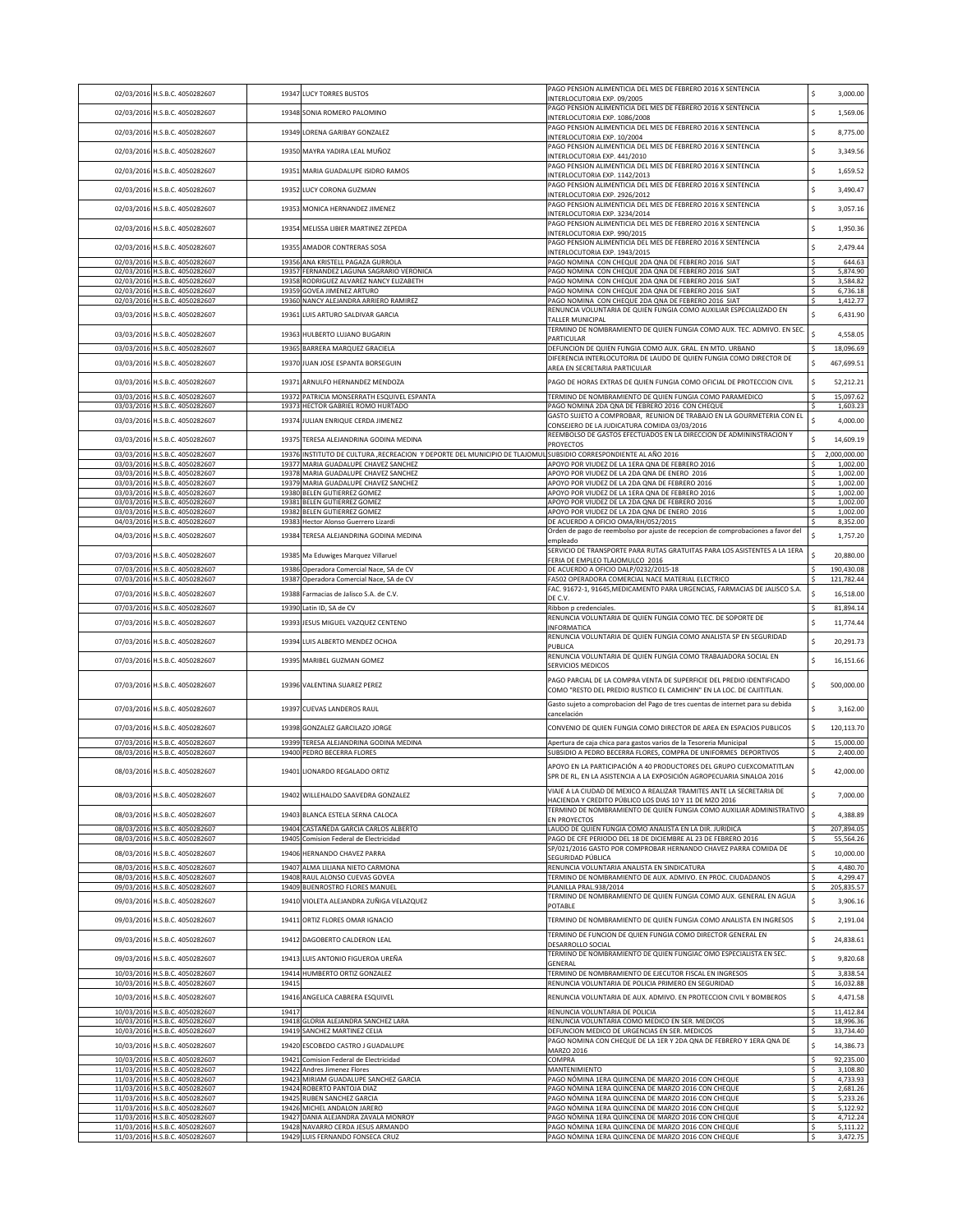|                          | 11/03/2016 H.S.B.C. 4050282607                                   |                | 19430 ERNESTINA RODRIGUEZ RIVERA                                     | PAGO NÓMINA 1ERA QUINCENA DE MARZO 2016 CON CHEQUE                                                                    |              | 6,776.47              |
|--------------------------|------------------------------------------------------------------|----------------|----------------------------------------------------------------------|-----------------------------------------------------------------------------------------------------------------------|--------------|-----------------------|
| 11/03/2016               | H.S.B.C. 4050282607                                              | 19431          | RAFAEL MARTINEZ MARQUEZ                                              | AGO NÓMINA 1ERA QUINCENA DE MARZO 2016 CON CHEQUE                                                                     |              | 9,342.06              |
| 11/03/2016               | H.S.B.C. 4050282607                                              | 19432          | FRANCISCO JAVIER SALAZAR ONOFRE                                      | PAGO NÓMINA 1ERA QUINCENA DE MARZO 2016 CON CHEQUE                                                                    | S            | 8,107.97              |
|                          | 11/03/2016 H.S.B.C. 4050282607<br>11/03/2016 H.S.B.C. 4050282607 | 19433<br>19434 | <b>FAVARES PEREZ RAMON</b><br>RAMON LIMON VALLEJO                    | PAGO NÓMINA 1ERA QUINCENA DE MARZO 2016 CON CHEQUE<br>PAGO NÓMINA 1ERA QUINCENA DE MARZO 2016 CON CHEQUE              | \$           | 5,093.26<br>8,338.41  |
|                          | 11/03/2016 H.S.B.C. 4050282607                                   | 19435          | LUEVANO RUIZ FRANCISCO                                               | PAGO NÓMINA 1ERA QUINCENA DE MARZO 2016 CON CHEQUE                                                                    | \$           | 11,153.41             |
|                          | 11/03/2016 H.S.B.C. 4050282607                                   |                | 19436 SANCHEZ CORTES MARTHA                                          | PAGO NÓMINA 1ERA QUINCENA DE MARZO 2016 CON CHEQUE                                                                    | \$           | 7,595.05              |
|                          | 11/03/2016 H.S.B.C. 4050282607                                   |                | 19437 BARRERA OROZCO RODRIGO                                         | PAGO NÓMINA 1ERA QUINCENA DE MARZO 2016 CON CHEQUE                                                                    | s            | 2,839.10              |
|                          | 11/03/2016 H.S.B.C. 4050282607<br>11/03/2016 H.S.B.C. 4050282607 | 19438<br>19439 | CINTHYA LIZBETH RIVERA FIERROS<br>MARIA ALEJANDRA MALDONADO CHAVEZ   | PAGO NÓMINA 1ERA QUINCENA DE MARZO 2016 CON CHEQUE<br>PAGO NÓMINA 1ERA QUINCENA DE MARZO 2016 CON CHEQUE              |              | 3,830.71<br>3,751.38  |
|                          | 11/03/2016 H.S.B.C. 4050282607                                   | 19440          | ELVIRA ANABEL MARTINEZ RUBIO                                         | PAGO NÓMINA 1ERA QUINCENA DE MARZO 2016 CON CHEQUE                                                                    |              | 4,476.10              |
|                          | 11/03/2016 H.S.B.C. 4050282607                                   |                | 19441 TORRES SAHAGUN JOSE ASCENCION                                  | PAGO NÓMINA 1ERA QUINCENA DE MARZO 2016 CON CHEQUE                                                                    | Ś            | 6,188.15              |
|                          | 11/03/2016 H.S.B.C. 4050282607                                   | 19442          | PALAFOX HERNANDEZ GABRIEL                                            | PAGO NÓMINA 1ERA QUINCENA DE MARZO 2016 CON CHEQUE                                                                    | Ś            | 10,124.30             |
|                          | 11/03/2016 H.S.B.C. 4050282607                                   |                | 19443 RUIZ GONZALEZ MARTHA CATALINA                                  | PAGO NÓMINA 1ERA QUINCENA DE MARZO 2016 CON CHEQUE                                                                    | \$<br>Ś      | 5,232.05              |
|                          | 11/03/2016 H.S.B.C. 4050282607<br>11/03/2016 H.S.B.C. 4050282607 | 19444          | LOPEZ BAÑUELOS MAYRA LIZETTE<br>19445 FRANCISCO JAVIER ESPARZA RUIZ  | PAGO NÓMINA 1ERA QUINCENA DE MARZO 2016 CON CHEQUE<br>PAGO NÓMINA 1ERA QUINCENA DE MARZO 2016 CON CHEQUE              | <sub>S</sub> | 6,003.09<br>4,258.40  |
|                          | 11/03/2016 H.S.B.C. 4050282607                                   | 19446          | HECTOR GABRIEL ROMO HURTADO                                          | PAGO NÓMINA 1ERA QUINCENA DE MARZO 2016 CON CHEQUE                                                                    |              | 3,780.50              |
|                          | 11/03/2016 H.S.B.C. 4050282607                                   | 19447          | HERNANDEZ MELGOZA TEODULFO                                           | PAGO NÓMINA 1ERA QUINCENA DE MARZO 2016 CON CHEQUE                                                                    |              | 6,535.74              |
|                          | 11/03/2016 H.S.B.C. 4050282607                                   | 19448          | IÑIGUEZ PARRA MIGUEL                                                 | PAGO NÓMINA 1ERA QUINCENA DE MARZO 2016 CON CHEQUE                                                                    | Ś            | 4,261.99              |
|                          | 11/03/2016 H.S.B.C. 4050282607<br>11/03/2016 H.S.B.C. 4050282607 | 19449<br>19450 | LOPEZ PINEDA JUAN RAMON<br>ERIK DANIEL TAPIA IBARRA                  | PAGO NÓMINA 1ERA QUINCENA DE MARZO 2016 CON CHEQUE<br>PAGO NÓMINA 1ERA QUINCENA DE MARZO 2016 CON CHEQUE              | Ś<br>\$      | 5,111.22<br>24,396.41 |
|                          | 11/03/2016 H.S.B.C. 4050282607                                   | 19451          | MARISCAL REYNAGA EDUARDO OMAR                                        | PAGO NÓMINA 1ERA QUINCENA DE MARZO 2016 CON CHEQUE                                                                    | \$           | 5,111.22              |
|                          | 11/03/2016 H.S.B.C. 4050282607                                   | 19452          | <b>ENRIQUE FLORES ANZURES</b>                                        | PAGO NÓMINA 1ERA QUINCENA DE MARZO 2016 CON CHEQUE                                                                    | Ś            | 2,386.60              |
|                          | 11/03/2016 H.S.B.C. 4050282607                                   |                | 19453 JOSE ISRAEL CASILLAS PEREZ                                     | PAGO NÓMINA 1ERA QUINCENA DE MARZO 2016 CON CHEQUE                                                                    |              | 4,476.10              |
|                          | 11/03/2016 H.S.B.C. 4050282607<br>11/03/2016 H.S.B.C. 4050282607 | 19454<br>19455 | LOPEZ GARCIA ROBERTO CARLOS<br>DIEGO ORTIZ OCHOA                     | PAGO NÓMINA 1ERA QUINCENA DE MARZO 2016 CON CHEQUE<br>PAGO NÓMINA 1ERA QUINCENA DE MARZO 2016 CON CHEQUE              |              | 7,181.39<br>3,275.55  |
|                          | 11/03/2016 H.S.B.C. 4050282607                                   | 19456          | EVA MARIA BEAS ZUÑIGA                                                | PAGO NÓMINA 1ERA QUINCENA DE MARZO 2016 CON CHEQUE                                                                    |              | 4,043.52              |
|                          | 11/03/2016 H.S.B.C. 4050282607                                   | 19457          | <b>GABRIEL MARTINEZ RENDON</b>                                       | PAGO NÓMINA 1ERA QUINCENA DE MARZO 2016 CON CHEQUE                                                                    | <sub>S</sub> | 3,347.78              |
|                          | 11/03/2016 H.S.B.C. 4050282607                                   | 19458          | LUIS ARMANDO PEREZ BARRAGAN                                          | PAGO NÓMINA 1ERA QUINCENA DE MARZO 2016 CON CHEQUE                                                                    |              | 1,734.63              |
|                          | 11/03/2016 H.S.B.C. 4050282607<br>11/03/2016 H.S.B.C. 4050282607 | 19459<br>19460 | FIERROS ALVAREZ SEBASTIAN<br>DEUSTUA TORRES DENISSE                  | PAGO NÓMINA 1ERA QUINCENA DE MARZO 2016 CON CHEQUE<br>PAGO NÓMINA 1ERA QUINCENA DE MARZO 2016 CON CHEQUE              |              | 4,011.81<br>6,561.31  |
|                          | 11/03/2016 H.S.B.C. 4050282607                                   | 19461          | RAMIREZ AVILA VICTOR HUGO                                            | PAGO NÓMINA 1ERA QUINCENA DE MARZO 2016 CON CHEQUE                                                                    |              | 3,298.33              |
|                          | 11/03/2016 H.S.B.C. 4050282607                                   | 19462          | RANCISCO AGUILAR DE JESUS                                            | PAGO NÓMINA 1ERA QUINCENA DE MARZO 2016 CON CHEQUE                                                                    |              | 3,420.25              |
|                          | 11/03/2016 H.S.B.C. 4050282607                                   | 19463          | JESUS ENRIQUE HERNANDEZ PEREZ                                        | PAGO NÓMINA 1ERA QUINCENA DE MARZO 2016 CON CHEQUE                                                                    |              | 2,319.70              |
| 11/03/2016<br>11/03/2016 | H.S.B.C. 4050282607<br>H.S.B.C. 4050282607                       | 19464<br>19465 | <b>AGUAS VENEGAS LUIS ALFREDO</b><br>AZMIN HERNANDEZ REA             | PAGO NÓMINA 1ERA QUINCENA DE MARZO 2016 CON CHEQUE<br>PAGO NÓMINA 1ERA QUINCENA DE MARZO 2016 CON CHEQUE              |              | 12.855.97<br>2,393.83 |
|                          | 11/03/2016 H.S.B.C. 4050282607                                   | 19466          | DIAZ MARRON JOSE                                                     | PAGO NÓMINA 1ERA QUINCENA DE MARZO 2016 CON CHEQUE                                                                    | S            | 2,875.76              |
|                          | 11/03/2016 H.S.B.C. 4050282607                                   | 19467          | HOMERO DE SANTIAGO GONSALEZ                                          | PAGO NÓMINA 1ERA QUINCENA DE MARZO 2016 CON CHEQUE                                                                    | \$           | 5,662.26              |
|                          | 11/03/2016 H.S.B.C. 4050282607                                   | 19468          | GONZALEZ ENCISO RAUL                                                 | PAGO NÓMINA 1ERA QUINCENA DE MARZO 2016 CON CHEQUE                                                                    | s            | 4,011.81              |
|                          | 11/03/2016 H.S.B.C. 4050282607<br>11/03/2016 H.S.B.C. 4050282607 | 19469          | RENE ALCARAZ GUTIERREZ<br>19470 MARCELA CARRILLO VALTIERRA           | PAGO NÓMINA 1ERA QUINCENA DE MARZO 2016 CON CHEQUE                                                                    | Ś<br>s       | 6,777.39<br>5,783.71  |
|                          | 11/03/2016 H.S.B.C. 4050282607                                   |                | 19471 JORGE ALBERTO MADRIGAL ALCANTAR                                | PAGO NÓMINA 1ERA QUINCENA DE MARZO 2016 CON CHEQUE<br>PAGO NÓMINA 1ERA QUINCENA DE MARZO 2016 CON CHEQUE              |              | 7,705.32              |
|                          | 11/03/2016 H.S.B.C. 4050282607                                   | 19472          | SERGIO REYES MARQUEZ                                                 | PAGO NÓMINA 1ERA QUINCENA DE MARZO 2016 CON CHEQUE                                                                    |              | 3,910.44              |
|                          | 11/03/2016 H.S.B.C. 4050282607                                   | 19473          | SANTILLAN CORONA ARNULFO                                             | PAGO NÓMINA 1ERA QUINCENA DE MARZO 2016 CON CHEQUE                                                                    |              | 4,836.22              |
|                          | 11/03/2016 H.S.B.C. 4050282607<br>11/03/2016 H.S.B.C. 4050282607 | 19475          | 19474 TERESA MEDRANO MONTES<br>JUAN JOSE GUEVARA GOMEZ               | PAGO NÓMINA 1ERA QUINCENA DE MARZO 2016 CON CHEQUE                                                                    |              | 4,929.74              |
|                          | 11/03/2016 H.S.B.C. 4050282607                                   |                | 19476 ELIZALDE GONZALEZ MONICA                                       | PAGO NÓMINA 1ERA QUINCENA DE MARZO 2016 CON CHEQUE<br>PAGO NÓMINA 1ERA QUINCENA DE MARZO 2016 CON CHEQUE              | Ś            | 5,299.91<br>6,172.92  |
|                          | 11/03/2016 H.S.B.C. 4050282607                                   |                | 19477 JUAN SANTIAGO BAUTISTA                                         | PAGO NÓMINA 1ERA QUINCENA DE MARZO 2016 CON CHEQUE                                                                    |              | 3,459.06              |
|                          | 11/03/2016 H.S.B.C. 4050282607                                   | 19478          | SAMUEL CASTAÑEDA VALLEJO                                             | PAGO NÓMINA 1ERA QUINCENA DE MARZO 2016 CON CHEQUE                                                                    |              | 3,125.08              |
|                          | 11/03/2016 H.S.B.C. 4050282607                                   | 19479          | GABRIEL RAMOS HERNANDEZ                                              | PAGO NÓMINA 1ERA QUINCENA DE MARZO 2016 CON CHEQUE                                                                    |              | 6,071.32              |
|                          | 11/03/2016 H.S.B.C. 4050282607<br>11/03/2016 H.S.B.C. 4050282607 | 19480<br>19481 | GOMEZ RODRIGUEZ LUIS JAVIER<br>GILDARDO GOMEZ MARAVEL                | PAGO NÓMINA 1ERA QUINCENA DE MARZO 2016 CON CHEQUE<br>PAGO NÓMINA 1ERA QUINCENA DE MARZO 2016 CON CHEQUE              |              | 18,902.14<br>3,425.22 |
|                          | 11/03/2016 H.S.B.C. 4050282607                                   | 19482          | URIBE HERRERA HEYDRICH AUGUSTO                                       | PAGO NÓMINA 1ERA QUINCENA DE MARZO 2016 CON CHEQUE                                                                    | Ś            | 6,561.31              |
|                          | 11/03/2016 H.S.B.C. 4050282607                                   | 19483          | JOSE ROGELIO CHAVARRIA GONZALEZ                                      | PAGO NÓMINA 1ERA QUINCENA DE MARZO 2016 CON CHEQUE                                                                    |              | 4,547.10              |
|                          | 11/03/2016 H.S.B.C. 4050282607                                   | 19484          | GONZALEZ NIEVES RODOLFO MANUEL                                       | PAGO NÓMINA 1ERA QUINCENA DE MARZO 2016 CON CHEQUE                                                                    |              | 7,258.79              |
|                          |                                                                  |                |                                                                      |                                                                                                                       |              |                       |
|                          | 11/03/2016 H.S.B.C. 4050282607                                   | 19485          | NICOLAS AGUIÑAGA TORRES                                              | PAGO NÓMINA 1ERA QUINCENA DE MARZO 2016 CON CHEQUE                                                                    |              | 7,016.00              |
|                          | 11/03/2016 H.S.B.C. 4050282607<br>11/03/2016 H.S.B.C. 4050282607 |                | 19486 MARA ELIA MARQUEZ GUZMAN<br>19487 NANCY ALEJANDRA MORENO AVILA | PAGO NÓMINA 1ERA QUINCENA DE MARZO 2016 CON CHEQUE<br>PAGO NÓMINA 1ERA QUINCENA DE MARZO 2016 CON CHEQUE              |              | 3,095.77<br>6,561.31  |
|                          | 11/03/2016 H.S.B.C. 4050282607                                   | 19488          | RUBEN LUJANO BUGARIN                                                 | PAGO NÓMINA 1ERA QUINCENA DE MARZO 2016 CON CHEQUE                                                                    |              | 6,012.20              |
| 11/03/2016               | H.S.B.C. 4050282607                                              | 19489          | OSCAR EUTIQUIO DUEÑAS VALDEZ                                         | CUMPLIMIENTO EJECUTORIA DE AMPARO EXP 608/2015, JUEZ SEPTIMO DE DISTRITO                                              |              | 1,733.23              |
|                          |                                                                  |                |                                                                      | <b>EN MATERIA</b><br>REEMBOLSO DE GASTOS EFECTUADOS POR CONCEPTO DE COMPRA DE UNIFORMES                               |              |                       |
|                          | 14/03/2016 H.S.B.C. 4050282607                                   | 19490          | GARCIA BARBA LAURA VERONICA                                          | PARA EL PERSONAL DE LA DIR. DE RELACIONES PUBLICAS                                                                    | Ś            | 2,437.81              |
|                          | 14/03/2016 H.S.B.C. 4050282607                                   | 19491          | TERESA ALEJANDRINA GODINA MEDINA                                     | REEMBOLSO DE GASTOS EFECTUADOS GASTOS VARIOS DE LA DEPENDENCIA                                                        |              | 4,860.51              |
|                          | 14/03/2016 H.S.B.C. 4050282607                                   | 19492          | CUEVAS LANDEROS RAUL                                                 | GASTO SUJETO A COMPROBACIN DE PAGO DE DEDUCIBLE DEL TZ-147                                                            |              | 8,303.00              |
|                          |                                                                  | 19493          | GEORGINA CAMBEROS RUIZ                                               | PAGO 1ER. QNA. DE MARZO 2016 ,APOYO A INTITUCIONES EDUCATIVAS CON EL                                                  |              |                       |
|                          | 14/03/2016 H.S.B.C. 4050282607                                   |                |                                                                      | PAGO DE SUBSIDIOS A PERSONAS QUE LABORAN EN ESCUELAS DEL MUNICIPIO                                                    |              | 214,184.00            |
|                          |                                                                  |                |                                                                      | SOLICITUD 2DA. QNA. DE MARZO APOYO A INTITUCIONES EDUCATIVAS CON EL PAGO                                              |              |                       |
|                          | 14/03/2016 H.S.B.C. 4050282607                                   | 19494          | GEORGINA CAMBEROS RUIZ                                               | DE SUBSIDIOS A PERSONAS QUE LABORAN EN ESCUELAS DEL MUNICIPIO                                                         | \$           | 214,184.00            |
|                          |                                                                  |                |                                                                      | SOLICITUD 2DA. QNA. DE MARZO 2016 DEL PAGO DE CUADRILLA DE FUMIGACION                                                 |              |                       |
|                          | 14/03/2016 H.S.B.C. 4050282607                                   |                | 19495 GEORGINA CAMBEROS RUIZ                                         | PARA ESCUELAS DEL MUNICIPIO                                                                                           |              | 4,696.00              |
|                          | 14/03/2016 H.S.B.C. 4050282607                                   |                | 19496 Lorena Guadalupe Cardenas Alcaraz                              | MEDICAMENTO PARA URGENCIAS DE CRUZ VERDE TLAJOMULCO                                                                   | s            | 18,600.00             |
|                          | 14/03/2016 H.S.B.C. 4050282607                                   |                | 19497 GEORGINA CAMBEROS RUIZ                                         | SOLICITUD 1ER. QNA. DE MARZO DEL PAGO DE CUADRILLA DE FUMIGACION PARA                                                 | Ś            | 4,696.00              |
|                          | 14/03/2016 H.S.B.C. 4050282607                                   |                | 19498 ALFREDO DE JESUS PADILLA GUTIERREZ                             | ESCUELAS DEL MUNICIPIO.<br>RENUNCIA VOLUNTARIA DE JUEZ MPAL. EN JUZGADOS MPALES.                                      |              | 27,738.90             |
|                          | 14/03/2016 H.S.B.C. 4050282607                                   |                | 19499 JUDITH MONSERRAT TEJEDA CHAVEZ                                 | RENUNCIA VOLUNTARIA DE AUX. GRAL. EN INTEGRACION Y DICTAMINACION                                                      |              | 8,231.00              |
|                          | 14/03/2016 H.S.B.C. 4050282607                                   |                | 19500 ALCARAZ GUTIERREZ MIRIAM YANNET                                | LAUDO DE AUX, ADMIVO, EN CATASTRO                                                                                     |              | 69,667.57             |
|                          | 14/03/2016 H.S.B.C. 4050282607                                   |                | 19501 MARIA PATRICIA DEL RIO BUENROSTRO                              | TERMINO DE NOMBRAMIENTO DE AUX. OPERATIVO EN AGUA POTABLE                                                             |              | 1,661.16              |
| 15/03/2016               | H.S.B.C. 4050282607                                              | 19502          | ITALIA FIGUEROA CAMARILLO                                            | CUMPLIMIENTO EJECUTORIA DE AMPARO EXP. 1686/2015, JUEZ CUARTO DE<br>DISTRITO EN MATERIA ADMINISTRATIVA.               | Ś            | 2,748.92              |
|                          | 15/03/2016 H.S.B.C. 4050282607                                   |                | 19503 J Guadalupe Cruz Marquez                                       |                                                                                                                       | <sub>S</sub> | 54,000.00             |
|                          | 15/03/2016 H.S.B.C. 4050282607                                   | 19504          | COMFLUV, S.A. De C.V.                                                | 124 COMFLUV, S.A DE C.V PRODUCTOS DE LIMPIEZA                                                                         |              | 7,866.95              |
|                          | 15/03/2016 H.S.B.C. 4050282607                                   | 19505          | Asesores en Equipos de Proteccion Industrial Sire, S.A. de C.V.      | SE REQUIEREN LAS MASCARILLAS DE PROTECCION CON LAS QUE CUENTAN LOS                                                    | Ś            | 13,033.76             |
|                          | 15/03/2016 H.S.B.C. 4050282607                                   |                | 19506 AVE Elite en Mercadeo, S.A. De C.V.                            | ELEMENTO DE PROTECCION CIVIL Y BOMBEROS<br>Formas impresas para las dependencias que lo requieran. factura 733        | s            | 151,338.76            |
|                          |                                                                  | 19507          |                                                                      | BONO ECONOMICO AL EMPLEADO GOMEZ MARAVEL OCTAVIANO, POR PARTE DEL                                                     |              |                       |
|                          | 15/03/2016 H.S.B.C. 4050282607                                   |                | GOMEZ MARAVEL OCTAVIANO                                              | SINDICATO DE SERVIDORES PUBLICOS.                                                                                     |              | 336.00                |
|                          | 15/03/2016 H.S.B.C. 4050282607                                   | 19508          | PAGAZA GURROLA ANA KRISTELL                                          | BONO ECONOMICO AL EMPLEADO PAGAZA GURROLA ANA KRISTELL, POR PARTE DEL                                                 | Ś            | 336.00                |
|                          |                                                                  |                |                                                                      | SINDICATO DE SERVIDORES PUBLICOS.<br>BONO ECONOMICO AL EMPLEADO ORTIZ OCHOA DIEGO, POR PARTE DEL SINDICATO            |              |                       |
|                          | 15/03/2016 H.S.B.C. 4050282607                                   |                | 19509 ORTIZ OCHOA DIEGO                                              | DE SERVIDORES PUBLICOS.                                                                                               | Ś            | 336.00                |
|                          | 15/03/2016 H.S.B.C. 4050282607                                   | 19510          | ERNESTO AVALOS PALACIOS                                              | RENUNCIA VOLUNTARIA DE AUX. TEC. ADMIVO EN COMUNICACION SOCIAL                                                        |              | 7,585.08              |
|                          | 16/03/2016 H.S.B.C. 4050282607                                   |                | 19511 JULIAN ENRIQUE CERDA JIMENEZ                                   | ASIGNACION DE CAJA CHICA PARA GASTOS A COMPROBAR VARIOS DE LA DIRECCIÓN                                               | \$           | 4,000.00              |
|                          |                                                                  |                |                                                                      | Gasto por comprobar para pago de Brigada de Limpieza Fiestas de Cajititlán 2015-                                      |              |                       |
|                          | 16/03/2016 H.S.B.C. 4050282607                                   | 19512          | LEON CORRALES MIGUEL ANGEL                                           | 2016                                                                                                                  | \$           | 72,900.00             |
| 16/03/2016               | H.S.B.C. 4050282607                                              | 19513          | LAZARO DELGADO SILVIANO                                              | GASTO SUJETO A COMPROBACION PARA APOYO A TRADICIONES, CAMINATA A                                                      | \$           | 11,000.00             |
|                          |                                                                  |                |                                                                      | CAJITITLAN DE LA PURISIMIA CONCEPCION<br>Gasto sujeto a comprobacion del Evento de Grabación del SPR en Tlajomulco de |              |                       |
|                          | 16/03/2016 H.S.B.C. 4050282607                                   | 19514          | DENISSE CORONA GARCIA                                                | Zuñiga, del Programa "Don de Leguas"                                                                                  | Ś            | 1,740.00              |
|                          | 16/03/2016 H.S.B.C. 4050282607                                   | 19515          | COMFLUV, S.A. De C.V.                                                | material de limpieza, COMFLUV S.A. DE C.V.                                                                            | Ś            | 5,574.96              |
|                          | 16/03/2016 H.S.B.C. 4050282607                                   | 19516          | Carlos Humberto Romero Hernandez                                     | COMPRA DE BEBIDAS (REFRESCOS) PARA LA CALBAGATA A CAJITITLAN 31 DE ENERO                                              | Ś            | 5,098.20              |
|                          |                                                                  |                |                                                                      | <b>DEL 2016</b><br>LIQUIDACION A MAESTROS QUE IMPARTEN CURSOS DE PROFESIONALIZACIÓN                                   |              |                       |
| 16/03/2016               | H.S.B.C. 4050282607                                              | 19517          | <b>GEORGINA CAMBEROS RUIZ</b>                                        | DOCENTE EN TLAJOMULCO                                                                                                 | \$           | 30,000.00             |
|                          | 16/03/2016 H.S.B.C. 4050282607                                   |                | 19518 Ramon Ramirez Velazco                                          | REFACCIONES VARIAS PARA VEHICULOS OFICIALES DEL MUNICIPIO DE TLAJOMULCO                                               | \$           | 3,186.52              |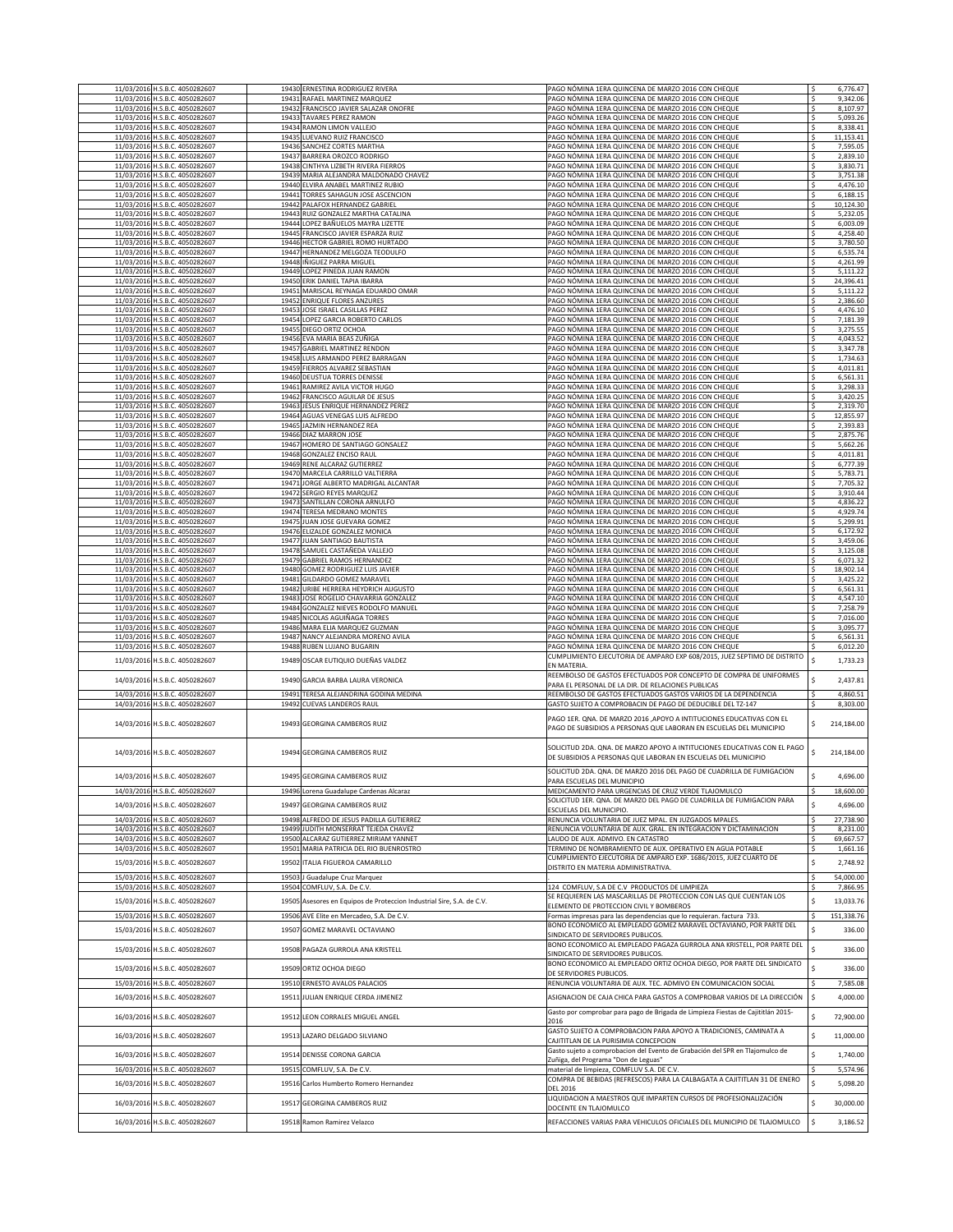|                          | 16/03/2016 H.S.B.C. 4050282607                                   |                | 19519 NAVARRO ESPARZA CESAR SALVADOR                              | VIAJE A LA CIUDAD DE MEXICO POR COMISION DEL PRESIDENTE PARA VERIFICAR<br>EQUIPO DE SEGURIDAD                                                            | Ś            | 7,000.00               |
|--------------------------|------------------------------------------------------------------|----------------|-------------------------------------------------------------------|----------------------------------------------------------------------------------------------------------------------------------------------------------|--------------|------------------------|
|                          | 17/03/2016 H.S.B.C. 4050282607<br>17/03/2016 H.S.B.C. 4050282607 | 19520<br>19521 | ANA KRISTELL PAGAZA GURROLA<br>FERNANDEZ LAGUNA SAGRARIO VERONICA | PAGO NOMINA CON CHEQUIE 1ERA QNA DE MARZO 2016 SIAT<br>PAGO NOMINA CON CHEQUIE 1ERA QNA DE MARZO 2016 SIAT                                               |              | 1,997.81<br>6,976.32   |
|                          | 17/03/2016 H.S.B.C. 4050282607                                   |                | 19522 RODRIGUEZ ALVAREZ NANCY ELIZABETH                           | PAGO NOMINA CON CHEQUIE 1ERA QNA DE MARZO 2016 SIAT                                                                                                      |              | 3,950.60               |
|                          | 17/03/2016 H.S.B.C. 4050282607                                   | 1952           | <b>GOVEA JIMENEZ ARTURO</b>                                       | PAGO NOMINA CON CHEQUIE 1ERA QNA DE MARZO 2016 SIAT                                                                                                      |              | 7,376.14               |
|                          | 17/03/2016 H.S.B.C. 4050282607<br>17/03/2016 H.S.B.C. 4050282607 | 19524<br>19525 | NANCY ALEJANDRA ARRIERO RAMIREZ<br>CASTRO LOPEZ LUCIA ARMIDA      | AGO NOMINA CON CHEQUIE 1ERA QNA DE MARZO 2016 SIAT<br>PAGO EN EXCESO CORRESPONDIENTE AL IMPUESTO PREDIAL.                                                | Ś            | 2,567.85<br>2,522.69   |
| 17/03/2016               | H.S.B.C. 4050282607                                              | 19526          | <b>ISMAEL ALONSO LUICES</b>                                       | PAGO DUPLICADO RESPECTO DE LA GAVETA No. 790, CEMENTERIO MUNICIPAL DE                                                                                    | Ś            | 281.97                 |
|                          |                                                                  |                |                                                                   | <b>TLAJOMULCO.</b>                                                                                                                                       |              |                        |
| 17/03/2016               | H.S.B.C. 4050282607                                              | 19527          | MARIA DOLORES PEÑA ORTEGA                                         | PAGO DUPLICADO RESPECTO DE LOS DERECHOS DE AGUA POTABLE Y<br>LCANTARILLADO CUENTA APA 937000079.                                                         | Ś            | 510.18                 |
| 17/03/2016               | H.S.B.C. 4050282607                                              | 19528          | RAUL VELAZQUEZ VELASCO                                            | AGO INDEBIDO CORRESPONDIENTE AL IMPUESTO PREDIAL<br>PAGO EN EXCESO CORRESPONDIENTE A LOS DERECHOS DE AGUA POTABLE CUENTA                                 |              | 19,752.51              |
| 17/03/2016               | H.S.B.C. 4050282607                                              | 19529          | SOCORRO YOLANDA BAHENA OCAMPO                                     | APA 840100528                                                                                                                                            |              | 401.59                 |
|                          | 17/03/2016 H.S.B.C. 4050282607                                   | 19530          | CHAVEZ CARDENAS OFELIA                                            | PAGO EN EXCESO CORRESPONDIENTE AL IMPUESTO PREDIAL                                                                                                       |              | 635.88                 |
| 17/03/2016               | H.S.B.C. 4050282607                                              | 19531          | CASTRO LOPEZ LUCIA ARMIDA                                         | PAGO EN EXCESO RESPECTO A LOS DERECHOS POR EL SERVICIO DE AGUA Y<br>ALCANTARILLADO CUENTA APA 597000030.                                                 |              | 738.80                 |
|                          | 17/03/2016 H.S.B.C. 4050282607                                   | 19532          | <b>GABRIELA ANAYA SANCHEZ</b>                                     | PAGO DUPLICADO CORRESPONDIENTE AL IMPUESTO PREDIAL                                                                                                       |              | 357.06                 |
|                          | 17/03/2016 H.S.B.C. 4050282607<br>17/03/2016 H.S.B.C. 4050282607 | 19533          | MONTEZ ORTIZ MA. VENITA<br>19534 DIEGO FERNANDEZ PEREZ            | DEFUNCION DE AUX. DE FONTANERO DE OPERACION E INFRAESTRUCTURA<br>FERMINO DE NOMBRAMIENTO DE COORDINADOR EN PROYECTOS                                     |              | 13,450.70<br>5,921.51  |
|                          | 17/03/2016 H.S.B.C. 4050282607                                   |                | 19535 MARIA TERESA DIAZ Y DIAZ                                    | FERMINO DE NOMBRAMIENTO DE SOPORTE TECNICO EN DIR. ADMIVA.                                                                                               |              | 35,024.47              |
|                          | 17/03/2016 H.S.B.C. 4050282607                                   | 19536<br>19537 |                                                                   | ENUNCIA VOLUNTARIA DE POLICIA EN SEGURIDAD                                                                                                               | Ś            | 24,005.43<br>12,896.17 |
|                          | 17/03/2016 H.S.B.C. 4050282607<br>17/03/2016 H.S.B.C. 4050282607 | 19538          |                                                                   | RENUNCIA VOLUNTARIA DE POLICIA TERCERO<br>TERMINO DE NOMBRAMIENTO DE OFICIAL DE SEGURIDAD PUB                                                            |              | 31,225.88              |
|                          | 17/03/2016 H.S.B.C. 4050282607                                   | 19539          |                                                                   | RENUNCIA VOLUNTARIA DE POLICIA                                                                                                                           |              | 13,805.48              |
| 17/03/2016               | 17/03/2016 H.S.B.C. 4050282607<br>H.S.B.C. 4050282607            | 1954<br>19541  | <b>IOSE ABRAHAM GOMEZ BARRAGAN</b>                                | RENUNCIA VOLUNTARIA DE POLICIA TERCERO<br>FERMINO DE FUNCION DE INSPECTOR DE MOVILIDAD URBANA                                                            |              | 20,045.64<br>4,632.11  |
|                          | 17/03/2016 H.S.B.C. 4050282607                                   | 19542          | LEJANDRO CASTELLANOS CARDENAS                                     | ESE DE MEDICO VETERINARIO EN DES. PECUARIO                                                                                                               |              | 11,784.11              |
|                          | 17/03/2016 H.S.B.C. 4050282607                                   | 19543<br>1954  | JUAN MANUEL ENRIQUEZ HARO                                         | ERMINO DE NOMBRAMIENTO DE DIRECTOR EN PROYECTO CAJITITLAN                                                                                                |              | 59,357.84              |
|                          | 17/03/2016 H.S.B.C. 4050282607<br>17/03/2016 H.S.B.C. 4050282607 | 1954           |                                                                   | RENUNCIA VOLUNTARIA DE POLICIA EN SEGURIDAD<br>RENUNCIA VOLUNTARIA DE POLICIA EN SEGURIDAD                                                               |              | 8,967.73<br>8,412.51   |
|                          | 17/03/2016 H.S.B.C. 4050282607                                   | 19546          | MARCELA CARRILLO VALTIERRA                                        | FERMINO DE NOMBRAMIENTO DE ANALISTA EN DESARROLLO SOCIAL                                                                                                 | s            | 6,952.70               |
|                          | 17/03/2016 H.S.B.C. 4050282607<br>17/03/2016 H.S.B.C. 4050282607 | 19547<br>19548 |                                                                   | RENUNCIA VOLUNTARIA DE POLICIA EN SEGURIDAD<br>RENUNCIA VOLUNTARA DE POLICIA EN SEGURIDAD                                                                | S            | 8,665.11<br>10,826.40  |
| 17/03/2016               | H.S.B.C. 4050282607                                              | 19549          | ANDREA SIBYL RICO CUDURIE                                         | RENUNCIA VOLUNTARIA DE JEFE DE DPTO. EN ECOLOGIA                                                                                                         |              | 18,807.05              |
| 17/03/2016               | H.S.B.C. 4050282607                                              | 19550          | AVALOS PALOS FELIPE                                               | RENUNCIA VOLUNTARIA DE MEDICO EN SER. MEDICOS                                                                                                            |              | 1,817.62               |
|                          | 17/03/2016 H.S.B.C. 4050282607                                   |                | 19551 DIANA IVETTE GONZALEZ GARCIA                                | PAGO DUPLICADO CORRESPONDIENTE AL IMPUESTO PREDIAL CUENTA 93-U-211152.                                                                                   | \$           | 1,159.04               |
|                          | 17/03/2016 H.S.B.C. 4050282607                                   |                | 19552 Ernesto Barrera Fierros                                     | ARRENDAMIENTO DE MAQUINARIA (TRACTOR) DEL MES DE ENERO A SEPTIEMBRE<br>2015                                                                              | \$           | 182,699.26             |
| 17/03/2016               | H.S.B.C. 4050282607                                              | 19553          | COMFLUV, S.A. De C.V.                                             | ESCOBAS METALICAS PARA JARDINERIA ESPACIOS PUBLICOS                                                                                                      |              | 4,582.00               |
| 17/03/2016<br>17/03/2016 | H.S.B.C. 4050282607<br>H.S.B.C. 4050282607                       | 19554<br>1955  | Latin ID, SA de CV<br>COMFLUV, S.A. De C.V.                       | Mica Transparente para gafete<br>OLSA NEGRA Y MATERIAL DE LIMPIEZA FACTURAS 125,129 Y 127                                                                |              | 2,041.60<br>79,488.88  |
| 18/03/2016               | H.S.B.C. 4050282607                                              | 1955           | ADIRA ALEXANDRA PARTIDA GOMEZ                                     | ENUNCIA VOLUNTARIA DE TRABAJADORA SOCIAL SP EN SEGURIDAD                                                                                                 |              | 9,903.03               |
| 18/03/2016               | H.S.B.C. 4050282607                                              | 19557          |                                                                   | LANILLA COMPLEMENTO DE LAUDO-CONVENIO DE POLICIA SEGUNDO<br>REEMBOLSO DE GASTOS EFECTUADOS ASISTENCIA A LA EXPO SMART CITY WORLD                         | Ś            | 120,318.70             |
| 18/03/2016               | H.S.B.C. 4050282607                                              | 19558          | AREVALO, LOPEZ OSCAR OMAR                                         | CONGRESS PUEBLA 2016 DEL 16,17 Y 18 DE FEBRERO DEL 2016                                                                                                  | Ś            | 30,223.98              |
|                          | 18/03/2016 H.S.B.C. 4050282607                                   | 19559          | TERESA ALEJANDRINA GODINA MEDINA                                  | OF. 0121/2016 - REEMBOLSO DE GASTOS EFECTUADOS                                                                                                           | s            | 20,798.73              |
| 18/03/2016               | H.S.B.C. 4050282607                                              | 19560          | FERNANDO DEL TORO NAVARRO                                         | PAGO EN EXCESO CORRESPONDIENTE A LA LICENCIA DE GIRO COMERCIAL 15301.                                                                                    | Ś            | 5,237.00               |
|                          | 18/03/2016 H.S.B.C. 4050282607                                   | 1956:          |                                                                   | LAUDO DE POLICIA SEGUNDO EN SEGURIDAD                                                                                                                    |              | 144,968.08             |
|                          | 22/03/2016 H.S.B.C. 4050282607                                   |                | 19562 JOEL BENJAMIN MARQUEZ RIVAS                                 | FERMINO DE NOMBRAMIENTO DEL DIRECTOR DE DIR. GRAL. DEFENSORIA DE<br><b>SPACIOS PUBLICOS</b>                                                              | Ś            | 65,343.09              |
| 22/03/2016               | H.S.B.C. 4050282607                                              | 1956           |                                                                   | RENUNCIA VOLUNTARIA DE POLICIA EN SEGURIDAD                                                                                                              |              | 7,702.38               |
|                          | 22/03/2016 H.S.B.C. 4050282607                                   | 19564          | JOSE LUIS BRAVO SALDIVAR                                          | ERMINO DE NOMBRAMIENTO DE COORDINADOR DE TESORERIA<br>PAGO PENSION ALIMENTICIA DEL MES DE MARZO 2016 X SENTENCIA                                         | $\mathsf{s}$ | 30,720.84              |
|                          | 22/03/2016 H.S.B.C. 4050282607                                   |                | 19565 LUCY TORRES BUSTOS                                          | NTERLOCUTORIA EXP 09/2005<br>PAGO PENSION ALIMENTICIA DEL MES DE MARZO 2016 X SENTENCIA                                                                  |              | 3,000.00               |
| 22/03/2016               | H.S.B.C. 4050282607                                              | 19566          | LORENA GARIBAY GONZALEZ                                           | NTERLOCUTORIA EXP 10/2004                                                                                                                                | Ś            | 8,775.00               |
| 22/03/2016               | H.S.B.C. 4050282607                                              | 19567          | LUCY CORONA GUZMAN                                                | PAGO PENSION ALIMENTICIA DEL MES DE MARZO 2016 X SENTENCIA<br>NTERLOCUTORIA EXP 2926/2012                                                                | Ś            | 6,263.00               |
| 22/03/2016               | H.S.B.C. 4050282607                                              | 19568          | Comision Federal de Electricidad                                  | Ber. pago de servicio de ajuste por consumo de energía electrica en equipos de<br>pombeo de pozos de agua, convenio celebrado con CFE el 29/01/2016      | Ś            | 659,845.87             |
| 22/03/2016               | H.S.B.C. 4050282607                                              | 19569          | Comision Federal de Electricidad                                  | Servicio por consumo de energía electrica por rebombeo de pozos. Agencia Santa<br>Anita. Mes Febrero 2016.                                               | \$           | 2,476,963.00           |
| 22/03/2016               | H.S.B.C. 4050282607                                              | 19570          | Comision Federal de Electricidad                                  | Servicio por consumo de energía electrica por rebombeo de pozos. Agencia Santa Fe<br>Mes Febrero 2016.                                                   | \$           | 1,217,263.01           |
|                          | 22/03/2016 H.S.B.C. 4050282607                                   | 19571          | Comision Federal de Electricidad                                  | pago de consumo de energía electrica por bombeo de pozos. Agencia Tlajomulco Mes                                                                         | \$           | 1,648,727.00           |
|                          | 22/03/2016 H.S.B.C. 4050282607                                   |                | 19572 Comision Federal de Electricidad                            | Febrero 2016<br>Periodo del 24 de noviembre 2015 al 04 de febrero 2016                                                                                   |              | 23,997.00              |
|                          | 22/03/2016 H.S.B.C. 4050282607                                   | 19573          | Comision Federal de Electricidad                                  | Periodo del 15 de diciembre 2015 al 14 de marzo 2016                                                                                                     | s            | 8,424.00               |
|                          | 22/03/2016 H.S.B.C. 4050282607                                   |                | 19574 Comision Federal de Electricidad                            | ago de consumo de energía electrica por bombeo de pozos. Agencia Toluquilla Mes<br>Febrero 2016.                                                         |              | 166,732.99             |
|                          | 22/03/2016 H.S.B.C. 4050282607                                   | 19575          | Comision Federal de Electricidad                                  | pago de consumo de energía electrica por bombeo de pozos. Agencia El Salto Mes<br>Febrero 2016.                                                          | \$           | 692,910.00             |
|                          | 22/03/2016 H.S.B.C. 4050282607                                   | 19576          |                                                                   | AUDO COMPLEMENTARIO DE POLICIA EN SEGURIDAD                                                                                                              |              | 18,521.91              |
|                          | 22/03/2016 H.S.B.C. 4050282607<br>22/03/2016 H.S.B.C. 4050282607 | 19577<br>19578 | JOEL ARTURO RODRIGUEZ GOMEZ<br>PERLA ESTEFANI LARA HUERTA         | RENUNCIA VOLUNTARIA DE ANALISTA DE DIRECCION DE EDUCACION<br>ENUNCIA VOLUNTARIA DE COORDINADOR DE PROTOCOLO                                              |              | 7,157.76<br>8,807.43   |
|                          | 22/03/2016 H.S.B.C. 4050282607                                   | 19579          |                                                                   | <b>SENTENCIA DE POLICIA EN SEGURIDAD</b>                                                                                                                 |              | 3,924.76               |
|                          | 23/03/2016 H.S.B.C. 4050282607                                   | 19580<br>19581 | <b>CUEVAS LANDEROS RAUL</b><br>CUEVAS LANDEROS RAUL               | Gasto sujeto a comprobacion / Pago de repracion de unidad TZ-154<br>Gasto sujeto a comprobación / Pago de deducible de TZ-234                            | s            | 6,960.00<br>4,791.00   |
|                          | 23/03/2016 H.S.B.C. 4050282607                                   |                |                                                                   | GASTO SUJETO A COMPROBAR , SEDE DEL EVENTO "CHAROLAIS CHARBRAY HERD                                                                                      |              |                        |
|                          | 23/03/2016 H.S.B.C. 4050282607                                   |                | 19582 MARIA FERNANDA AMEZCUA NUÑEZ                                | BOOK DE MEXICO" LOS DIAS 16 Y 17 DE ABRIL DEL 2016 EN EL LIENZO CHARRO SANTA \$<br>MARIA EN TLAJOMULCO                                                   |              | 60,000.00              |
|                          | 23/03/2016 H.S.B.C. 4050282607                                   |                | 19583 MARIA ALEJANDRA ARIZAGA RODARTE                             | Gasto sujeto a comprobacion p/solventar gastos de carácter inmediato y urgente,<br>esto en virtud de que ya que no contamos con suficiencia presupuestal | \$           | 10,000.00              |
|                          | 23/03/2016 H.S.B.C. 4050282607                                   |                | 19584 REYNOSO GONZALEZ ARMANDO                                    | ASIGNACION DE CAJA CHICA PARA GASTOS VARIOS                                                                                                              | .s           | 2,500.00               |
|                          | 23/03/2016 H.S.B.C. 4050282607                                   |                | 19585 JARAMILLO GOMEZ CARLOS                                      | REEMBOLSO DE GASTOS EFECTUADOS, VIAJE A LA CD. DE MEAXICO EL DIA<br>17/11/2015 Y 12/01/2016 CON PERSONAL DEL S.A.T.                                      | Ś            | 4,621.14               |
| 23/03/2016               | H.S.B.C. 4050282607                                              |                | 19586 TERESA ALEJANDRINA GODINA MEDINA                            | REEMBOLSO DE CAJA CHICA<br>PAGO PENSION ALIMENTICIA DEL MES DE MARZO 2016 POR SENTENCIA                                                                  | Ś            | 4,012.32               |
| 23/03/2016               | H.S.B.C. 4050282607                                              | 19587          | AMERICA MAGALY RAMIREZ ENRIQUEZ                                   | NTERLOCUTORIA EXP. 1772/209<br>PAGO PENSION ALIMENTICIA DEL MES DE MARZO 2016 POR SENTENCIA                                                              | Ś            | 2,106.69               |
|                          | 23/03/2016 H.S.B.C. 4050282607                                   |                | 19588 AMADOR CONTRERAS SOSA                                       | NTERLOCUTORIA EXP. 1943/2015<br>PAGO PENSION ALIMENTICIA DEL MES DE MARZO 2016 POR SENTENCIA                                                             | Ś            | 2,479.44               |
|                          | 23/03/2016 H.S.B.C. 4050282607                                   |                | 19589 MELISSA LIBIER MARTINEZ ZEPEDA                              | INTERLOCUTORIA EXP. 990/2015                                                                                                                             | Ś            | 975.18                 |
|                          | 23/03/2016 H.S.B.C. 4050282607                                   |                | 19590 JOSEFINA LIBERTAD PARRA PEREZ                               | PAGO PENSION ALIMENTICIA DEL MES DE MARZO 2016 POR SENTENCIA<br>INTERLOCUTORIA EXP. 451/15                                                               | \$           | 2,797.20               |
|                          | 23/03/2016 H.S.B.C. 4050282607                                   |                | 19591 BLANCA LETICIA CHAVOLLA CARRANZA                            | PAGO PENSION ALIMENTICIA DEL MES DE MARZO 2016 POR SENTENCIA<br>INTERLOCUTORIA EXP. 1984/2012                                                            | \$           | 2,967.42               |
|                          | 23/03/2016 H.S.B.C. 4050282607                                   |                | 19592 MARIA GUADALUPE ISIDRO RAMOS                                | PAGO PENSION ALIMENTICIA DEL MES DE MARZO 2016 POR SENTENCIA<br>NTERLOCUTORIA EXP. 1142/2013                                                             | \$           | 1,659.52               |
|                          | 23/03/2016 H.S.B.C. 4050282607                                   |                | 19593 MAYRA YADIRA LEAL MUÑOZ                                     | PAGO PENSION ALIMENTICIA DEL MES DE MARZO 2016 POR SENTENCIA<br>INTERLOCUTORIA EXP. 441/2010                                                             | \$           | 3,349.56               |
|                          | 23/03/2016 H.S.B.C. 4050282607                                   |                | 19594 SONIA ROMERO PALOMINO                                       | PAGO PENSION ALIMENTICIA DEL MES DE MARZO 2016 POR SENTENCIA<br>INTERLOCUTORIA EXP. 1086/2008                                                            | \$           | 1,569.06               |
|                          | 23/03/2016 H.S.B.C. 4050282607                                   | 19595          | MARIA GUADALUPE CHAVEZ SANCHEZ                                    | APOYO POR VIUDEZ DE LA 1ERA QNA DE MARZO 2016                                                                                                            |              | 1,002.00               |
|                          | 23/03/2016 H.S.B.C. 4050282607                                   |                | 19596 MARIA GUADALUPE CHAVEZ SANCHEZ                              | APOYO POR VIUDEZ DE LA 2DA QNA DE MARZO 2016                                                                                                             |              | 1,002.00               |